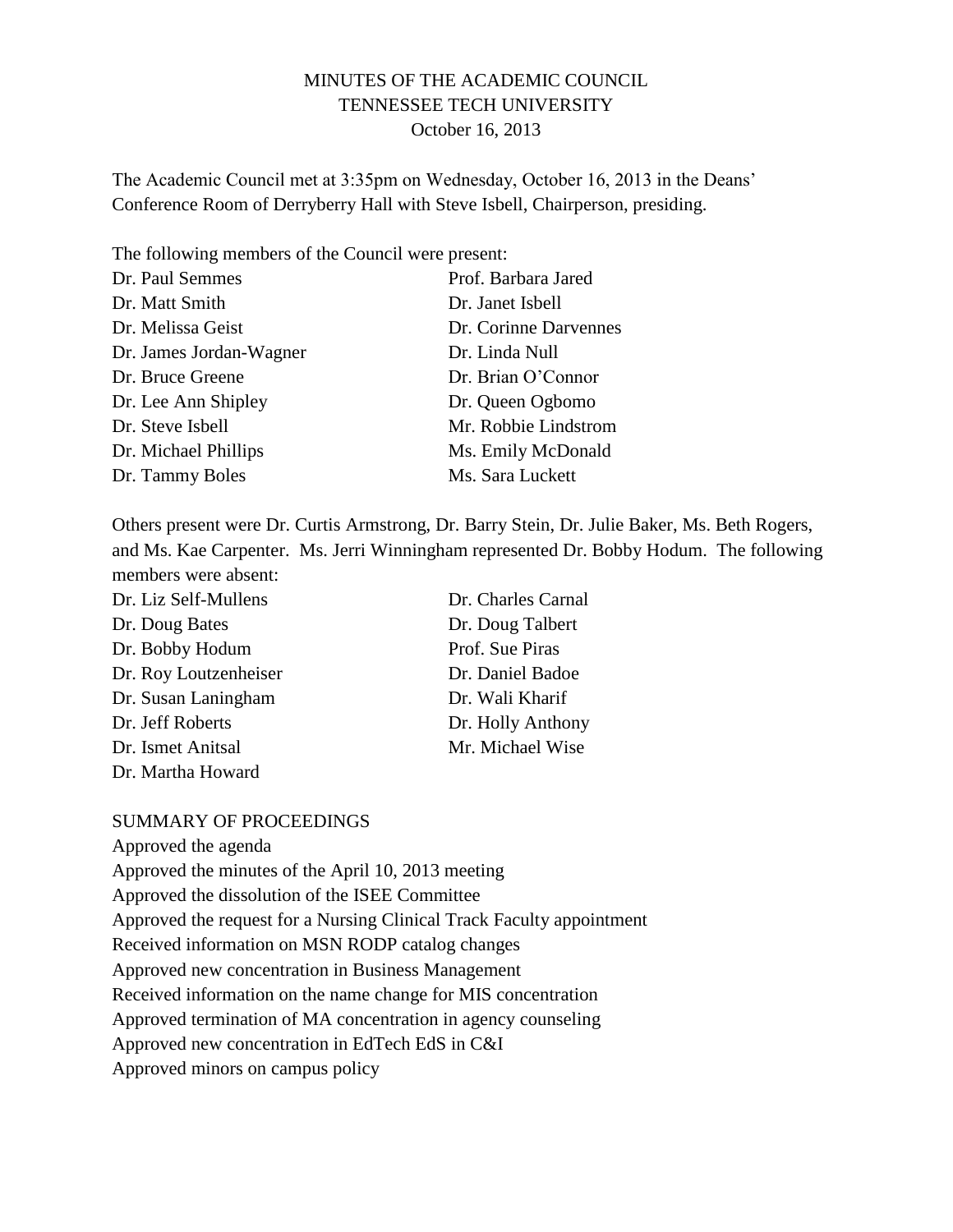### PROCEEDINGS

Approval of the Agenda

Dr. Darvennes MOVED approval of the agenda and Dr. Semmes SECONDED. The agenda was APPROVED unanimously.

## Approval of the Minutes of the April 10, 2013 Meeting

Dr. Darvennes MOVED approval of the minutes and Dr. Smith SECONDED. The minutes were APPROVED unanimously.

Approval to Dissolve the Interdisciplinary Studies and Extended Education Committee Dr. Geist explained that the ISEE Committee is no longer appropriate for the College of Interdisciplinary Studies due to recent reorganization and restructuring of the college and changes on the focus for Extended Programs, along with adding other departments within the college (see attached memo). The College of Interdisciplinary Studies will form a college curriculum committee. Dr. Semmes MOVED approval and Dr. Jordan-Wagner SECONDED. The request was APPROVED unanimously.

### Approval of School of Nursing Clinical Track Faculty Appointment

Prof. Jared explained the reason for adding the clinical track faculty appointment to TTU's list of faculty appointments. The faculty appointment is already defined in TBR policy (see attached memo). Dr. Geist MOVED approval and Dr. Darvennes SECONDED. After some discussion and explanation on how this type appointment could benefit other departments on campus, the request was APPROVED unanimously.

## Nursing MSN RODP Catalog Changes

Prof. Jared stated the change is for the Nursing MSN RODP program to follow the Graduate School grading system as published in the TTU Graduate School catalog (see attached memo). This will align with the other Universities' nursing programs.

## Approval of New Concentration in Business Management

Dr. Armstrong stated that the new concentration in Business Intelligence and Analytics within the major of Business Management in the B.S.B.A. degree is to provide a quality education for students to excel in the rapidly growing field of Business Intelligence and Business Analytics (see attached proposal). Dr. Semmes MOVED approval and Dr. Jordan-Wagner SECONDED. After some discussion, the proposal was APPROVED unanimously.

## Name Change for Management Information Systems Concentration

Dr. Armstrong stated that the name Management Information Systems is outdated and does not adequately reflect the purpose of the concentration. The new name Business and Information Technology more adequately reflects the concentration. (See attached memo.)